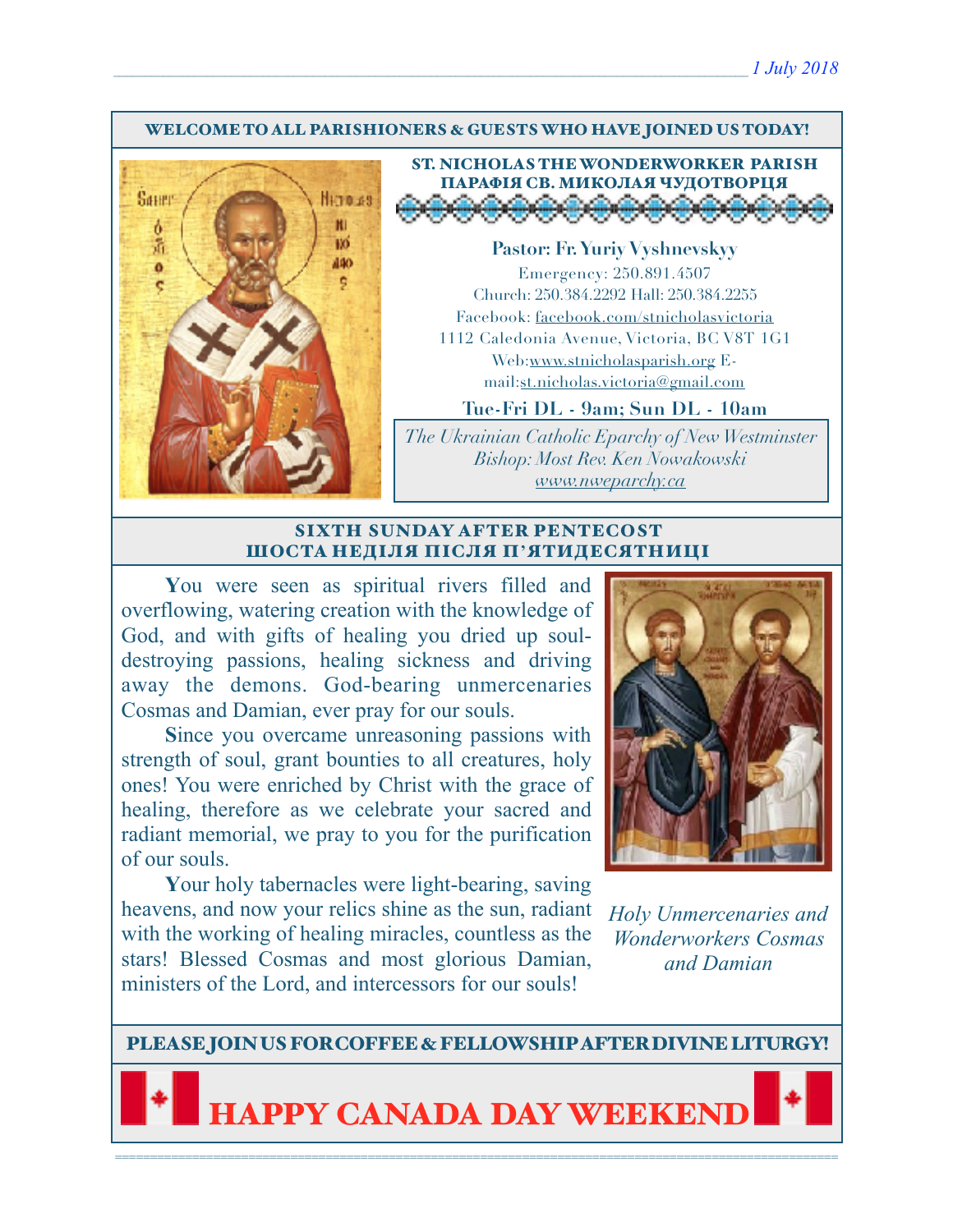| <b>SUNDAY HYMNS</b>                                                                                                                                         |                                    |                                                                         |                                                             |                     |          |  |
|-------------------------------------------------------------------------------------------------------------------------------------------------------------|------------------------------------|-------------------------------------------------------------------------|-------------------------------------------------------------|---------------------|----------|--|
| <b>OPENING HYMN</b>                                                                                                                                         |                                    | В Страсі і Покорі / We Are Gathered Here To Worship pg. 234-235         |                                                             |                     |          |  |
| <b>COMMUNION HYMN</b>                                                                                                                                       |                                    | Вірую Господи / I Do Believe pg. 246-24                                 |                                                             |                     |          |  |
| <b>CLOSING HYMN</b>                                                                                                                                         |                                    | Вже Відходим / As We Leave This Place of Worship pg. 268-269            |                                                             |                     |          |  |
| Please join us today in singing our Sunday hymns!                                                                                                           |                                    |                                                                         |                                                             |                     |          |  |
| <b>SUNDAY &amp; DAILY SCHEDULE</b>                                                                                                                          |                                    |                                                                         |                                                             |                     |          |  |
| <b>SUNDAY, July 1</b>                                                                                                                                       |                                    |                                                                         | Divine Liturgy - for the Parishioners of St Nicholas Parish |                     | 10:00 AM |  |
| MONDAY, July 2                                                                                                                                              |                                    | <b>NO SERVICESS</b>                                                     |                                                             |                     |          |  |
| TUESDAY, July 3                                                                                                                                             |                                    |                                                                         | Divine Liturgy of St. John Chrysostom                       |                     | 9:00 AM  |  |
| <b>WEDNESDAY, July 4</b>                                                                                                                                    |                                    |                                                                         | Divine Liturgy of St. John Chrysostom                       |                     | 9:00 AM  |  |
| <b>THURSDAY, July 5</b>                                                                                                                                     |                                    | Divine Liturgy of St. John Chrysostom                                   |                                                             |                     | 9:00 AM  |  |
| FRIDAY, July 6                                                                                                                                              |                                    |                                                                         | Divine Liturgy of St. John Chrysostom                       |                     | 9:00 AM  |  |
| SATURDAY, July 7                                                                                                                                            |                                    | <b>NO SERVICESS</b>                                                     |                                                             |                     |          |  |
| <b>SUNDAY, July 8</b>                                                                                                                                       |                                    | Divine Liturgy - for the Parishioners of St Nicholas Parish<br>10:00 AM |                                                             |                     |          |  |
| Please Note: to request a Divine Liturgy for a special intention, please see Fr. Yuriy to arrange for it!                                                   |                                    |                                                                         |                                                             |                     |          |  |
| <b>SUNDAY EPISTLE READERS</b>                                                                                                                               |                                    |                                                                         |                                                             |                     |          |  |
| <b>DATE</b>                                                                                                                                                 | <b>READING</b>                     | <b>UKRAINIAN</b>                                                        |                                                             | <b>ENGLISH</b>      |          |  |
| SUNDAY, July 1                                                                                                                                              | Rm. 12: 6-14                       |                                                                         | Motria Koropecky                                            | Robert Herchak      |          |  |
| <b>SUNDAY, July 8</b>                                                                                                                                       | Rm. 15: 1-7                        | Yuliya Pelekhata                                                        |                                                             | <b>Bryan Melnyk</b> |          |  |
| SUNDAY, July 15                                                                                                                                             | 1 Cor 1:10-18                      |                                                                         | Carol Chapman<br>Dmytro Maksymiv                            |                     |          |  |
| SUNDAY, July 22                                                                                                                                             | 1 Cor. 3:9-17                      |                                                                         | Glikeria Iwanuck                                            | Peter Iwanuck       |          |  |
| Thank you, Epistle readers, for your service in proclaiming God's Word!                                                                                     |                                    |                                                                         |                                                             |                     |          |  |
| <b>2018 PARISH COUNCIL EXECUTIVE</b>                                                                                                                        | PASTORAL MINISTRY & HOLY MYSTERIES |                                                                         |                                                             |                     |          |  |
|                                                                                                                                                             |                                    |                                                                         |                                                             |                     |          |  |
| SECRETARYRichard DeMerchant - 250.893.3484                                                                                                                  |                                    |                                                                         |                                                             |                     |          |  |
|                                                                                                                                                             |                                    |                                                                         | BAPTISMSby appointment                                      |                     |          |  |
| MARRIAGESsix months notice should<br>FINANCIAL SECRETARYDavid Newberry - 250.598.8197                                                                       |                                    |                                                                         |                                                             |                     |          |  |
| be given to the parish priest, and he should be<br>FUNDRAISING/HALL RENTALRobert Herchak - 250.386.7872<br>contacted before any other arrangements are made |                                    |                                                                         |                                                             |                     |          |  |
| MAINTENANCEMurray Chapman - 250.658.4769<br>FUNERALSby appointment                                                                                          |                                    |                                                                         |                                                             |                     |          |  |
| LITURGICAL COMMITTEEMotria Koropecky - 250.658.3051                                                                                                         |                                    |                                                                         |                                                             |                     |          |  |
| MEMBER AT LARGECindy Lazaruk - 778.677.9072                                                                                                                 |                                    |                                                                         |                                                             |                     |          |  |
| <b>Bequests &amp; Wills:</b> Leaving a bequeath is a process of giving a donation through your will. It is                                                  |                                    |                                                                         |                                                             |                     |          |  |
| simply a distribution from your estate to a charitable organization through your last will and testament. It                                                |                                    |                                                                         |                                                             |                     |          |  |
| can be as small or as large a donation as you wish. It is important that you talk to your lawyer about the                                                  |                                    |                                                                         |                                                             |                     |          |  |
| process. In your kindness please remember St Nicholas the Wonderworker Ukrainian Catholic Church in                                                         |                                    |                                                                         |                                                             |                     |          |  |
| your bequeath and will. If anyone wishes to make such a bequeath in their will, the following clause may                                                    |                                    |                                                                         |                                                             |                     |          |  |
| be included or added to a will: "I give, devise, and bequeath to St Nicholas the Wonderworker Ukrainian                                                     |                                    |                                                                         |                                                             |                     |          |  |
| Catholic Parish - 1112 Caledonia Avenue, Victoria BC, V8T 1G1, the sum of \$ (or % of my                                                                    |                                    |                                                                         |                                                             |                     |          |  |
| estate), to be used for the benefit of the parish and it's pastoral activities."                                                                            |                                    |                                                                         |                                                             |                     |          |  |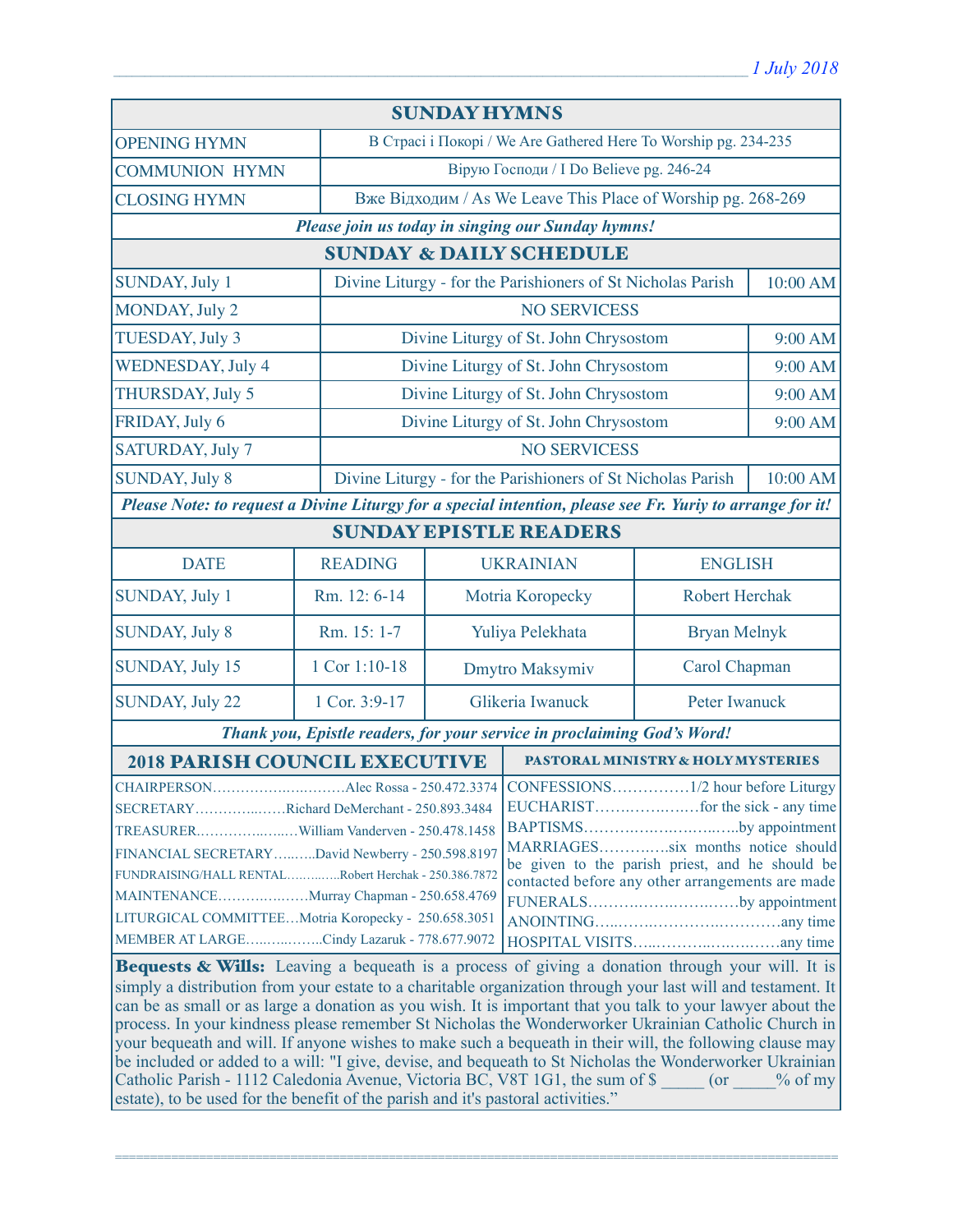# **Vibrant Parish Prayer**

**O** God, Creator of Heaven and Earth! Because of your indescribable love for us, you sent your Only-Begotten Son, Our Lord and Saviour, Jesus Christ - The Way, The Truth, and The Life and our Salvation. In His name, we turn to You. Strengthen our hearts and minds in Christian love and in unity of purpose as we strive to build a Vibrant Parish. Give us the grace to model our lives according to the Word of God. Instill in us the desire to pray and to celebrate the Holy Mysteries as one Christian Family in our Parish Community. Inspire us to follow Your great command to be a servant to the less fortunate among us! Grant this, O Lord, through the mercies and love for mankind of Your Only-Begotten Son with whom You are blessed, together with Your All-Holy, Good and Life-Giving Spirit, now and forever and ever. Amen!



## **St. Nicholas Parish**

**A Place To Encounter The Living Christ** Through the word, the Holy Mysteries & Prayer, Serving One's Neighbor, Leadership Fostering & Serving Unity and Missionary Spirit (His Beatitude Sviatoslav)



## **Молитва Живої Парафії**

**Г**осподи Ісусе Христе, Пастирю Добрий, як колись Ти пригорнув заблуканих овечок, щоб вони пізнали Твій голос і були Твоїм стадом, так і сьогодні глянь ласкаво з небесних висот на нашу парафію та зішли на неї Твого Святого Духа, щоб вона була місцем пізнання радості Доброї Новини. Скріплюй нас Твоєю присутністю та єднай нас кожночасно в молитві. Даруй нам духа служіння ближньому, щоб у нашій парафії кожний міг зустріти Тебе, милостивого Бога. Благослови наш духовний провід Твоєю мудрістю і дай, щоб ніхто з нас не шкодував ні часу, ні талантів, ні матеріальних дібр для розбудови Твого царства. Єднай нас у мирі та злагоді, щоб ми були Твоєю спільнотою любові. Всели в нас місійного духа, щоб ми стали тим світилом євангельського слова, молитви і добрих діл, що кличе кожного до участі в Божественному житті, щоб славилося, Спасе, Твоє Ім'я з безначальним Твоїм Отцем та пресвятим, благим і животворящим Твоїм Духом нині, і повсякчас, і на віки віків. Амінь.

# DIVINE LITURGY PROPERS

*The Divine Liturgy - An Anthology for Worship: Liturgy - pg. 270-318; propers - pg. 345 The Liturgy prescribed for today is that of St. John Chrysostom.* 

**Troparion, Tone 5:** Let us the faithful acclaim and worship the Word,\* co-eternal with the Father and the Spirit,\* and born of the Virgin for our salvation.\* For He willed to be lifted up on the cross in the flesh, to suffer death\* and to raise the dead by His glorious resurrection.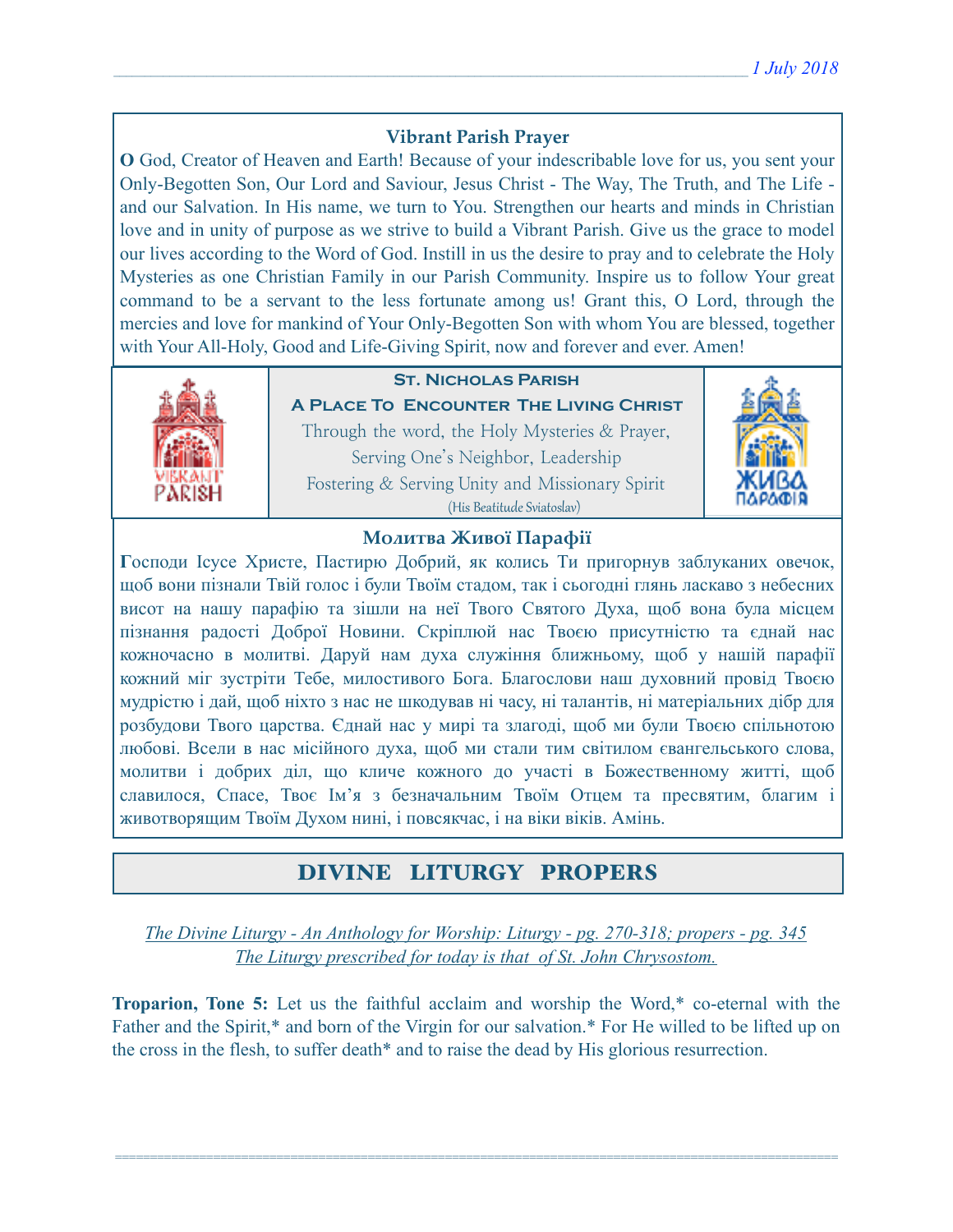**Glory: Kontakion, Tone 5:** You, my Saviour, descended to Hades,\* and as the Almighty, You shattered its gates.\* With Yourself You, as the Creator, raised the dead and shattered the sting of death,\* and delivered Adam from the curse, O Lover of Humankind.\* And so we cry out: "Save us, O Lord."

**Now: Theotokion, Tone 5:** Rejoice, O rampart and protection of those who have recourse to you!\* Rejoice, O tranquil haven and Virgin,\* who gave birth in the flesh to your Maker and God! \* Fail not to intercede for those\* who sing and worship the Child you bore.

**Prokeimenon, Tone 5:** You, O Lord, will guard us and will keep us<sup>\*</sup> from this generation and for ever. *Verse:* Save me, O Lord, for there is no longer left a just man.

**Epistle - Romans 12:6-14 - A reading from the letter of St. Paul to the Romans:** Brothers and Sisters, since we have gifts that differ according to the grace given to us, let us exercise them: if prophecy, in proportion to the faith; if ministry, in ministering; if one is a teacher, in teaching; if one exhorts, in exhortation; if one contributes, in generosity; if one is over others, with diligence; if one does acts of mercy, with cheerfulness. Let love be sincere; hate what is evil, hold on to what is good; love one another with mutual affection; anticipate one another in showing honour. Do not grow slack in zeal, be fervent in spirit, and serve the Lord. Rejoice in hope, endure in affliction, and persevere in prayer. Contribute to the needs of the holy ones, exercise hospitality. Bless those who persecute (you), bless and do not curse them.

**Alleluia, Tone 5:** *Verse:* Your mercies, O Lord, I will sing for ever; from generation to generation I will announce Your truth with my mouth. *Verse:* For You have said: Mercy shall be built up for ever; in the heavens Your truth shall be prepared.

**Gospel - Matthew 9:1-8 -** At that time Jesus entered a boat, made the crossing, and came into his own town. And there people brought to him a paralytic lying on a stretcher. When Jesus saw their faith, he said to the paralytic, "Courage, child, your sins are forgiven." At that, some of the scribes said to themselves, "This man is blaspheming." Jesus knew what they were thinking, and said, "Why do you harbour evil thoughts? Which is easier, to say, 'Your sins are forgiven,' or to say, 'Rise and walk'? But that you may know that the Son of Man has authority on earth to forgive sins" - he then said to the paralytic, "Rise, pick up your stretcher, and go home." He rose and went home. When the crowds saw this they were struck with awe and glorified God who had given such authority to human beings.

**Communion Hymn:** Praise the Lord from the heavens;\* praise Him in the highest.\* Alleluia, alleluia,\* alleluia!

**Prayer After Holy Communion:** Having been made worthy to partake in a mystical way of Your immaculate Body and precious Blood, O Christ our God, I acclaim and bless, worship and glorify You, and proclaim the greatness of Your saving acts, now and for ever and ever. Amen. *(more Prayers After Holy Communion on pg. 324-326 in the Anthology book).*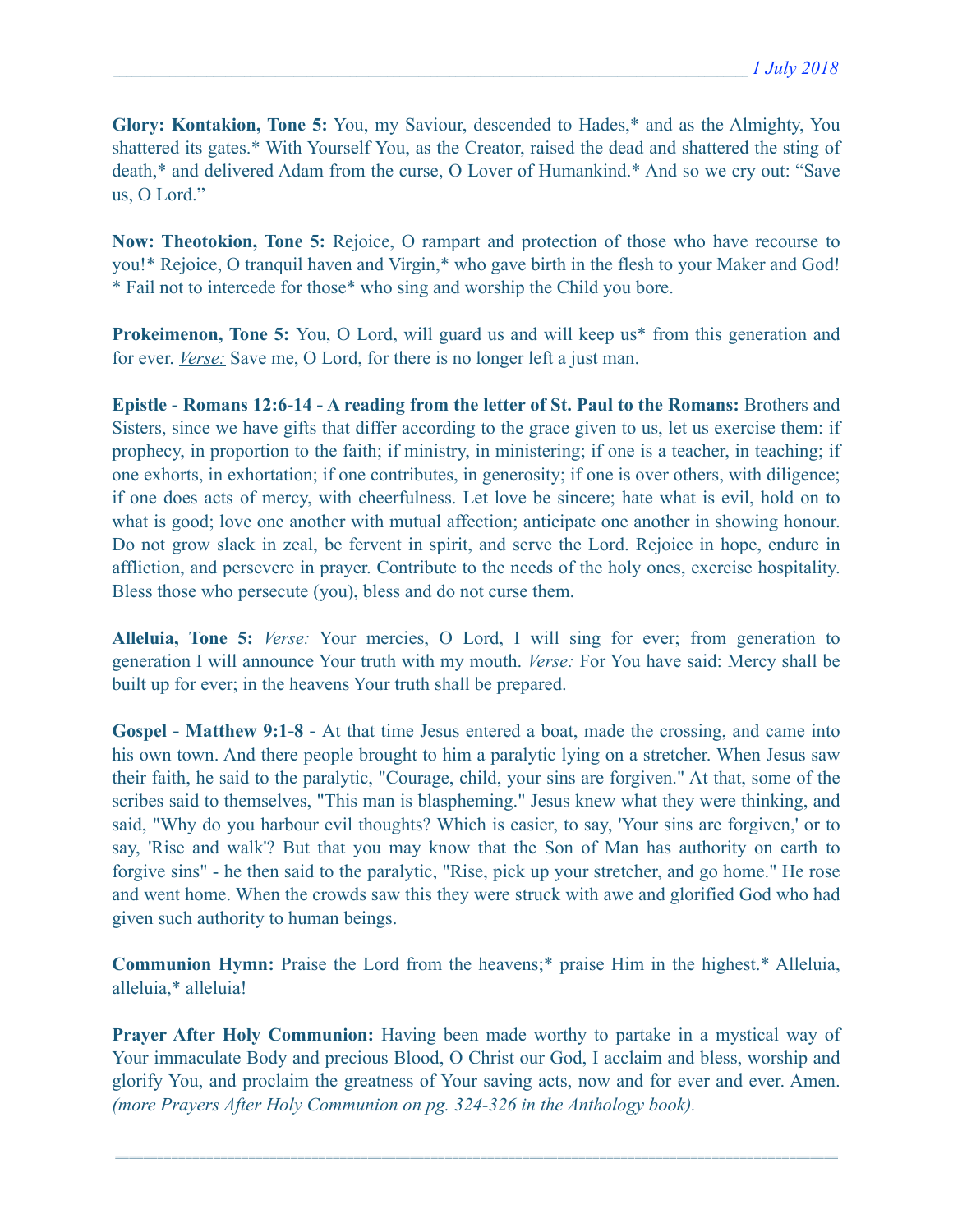# $\left| \diamond \right| \diamond \left| \diamond \right|$

**Тропар, глас 5:** Рівнобезначальне з Отцем і Духом Слово,\* що від Діви народилося на спасіння наше,\* прославмо, вірні, і поклонімся,\* бо Воно благозволило тілом зійти на хрест\* і смерть перетерпіти, і воскресити померлих\* славним воскресінням Своїм.

**Слава: Кондак, глас 5:** До аду, Спасе мій, зійшов Ти,\* і, як всемогутній, сокрушивши його брами,\* Ти, Чоловіколюбче, як Творець, воскресив з Собою померлих,\* жало смерти вирвав, й Адама від прокляття визволив.\* Тому всі до Тебе взиваємо:\* Спаси нас, Господи!

**І нині: Богородичний, глас 5:** Радуйся, Брамо Господня, непрохідна!\* Радуйся, Охороно і Покрове тих, що до Тебе приходять!\* Радуйся, тиха Пристане і Вседіво, що Свого Творця і Бога тілом породила!\* Молись безупинно за тих, що прославляють\* і почитають Народоженого від Тебе.

**Прокімен, глас 5:** Ти, Господи, збережеш нас і захистиш нас\* від роду цього і повік. *Стих:* Спаси мене, Господи, бо не стало праведного.

**Апостол - Римлян 12:6-14 - До Римлян послання Святого Апостола Павла читання:** Браття і сестри, маючи, згідно з даною нам благодаттю, різні дари: коли то дар пророцтва, виконуймо його мірою віри; хто має дар служіння, нехай служить; хто навчання, нехай навчає; хто напоумлення, нехай напоумляє. Хто дає – у простоті; хто головує – дбайливо; хто милосердиться – то з радістю. Любов нехай буде нелицемірна; ненавидівши зло, приставайте до добра. Любіть один одного братньою любов'ю. Пошаною один одного випереджайте. В ревності не будьте ліниві, духом горіть, Господеві служіть; веселі в надії, в горі терпеливі, в молитві витривалі; святих у потребах спомагайте і дбайте про гостинність. Благословляйте тих, що вас гонять; благословляйте, не проклинайте.

**Алилуя, глас 5:** *Стих:* Милості Твої, Господи, оспівуватиму повік, і з роду в рід сповіщу устами моїми Твою вірність. *Стих:* Бо сказав Ти: Повік милість збудується, на небесах приготовиться істина Твоя.

**Євангеліє - Матея 9:1-8 -** У той час Ісус, сівши у човен, він переплив назад і прибув у своє місто. І от принесено до нього розслабленого, що лежав на ношах. Побачивши їхню віру, Ісус сказав розслабленому: "Бадьорися сину, твої гріхи відпускаються." Та тут деякі з книжників заговорили між собою: "Він хулить." Ісус, знавши їхні думки, каже: "Чого лукаве думаєте в серцях ваших? Що легше сказати: Твої гріхи відпущені, – чи сказати: Встань і ходи! Та щоб знали, що Син Чоловічий має владу на землі гріхи відпускати", – каже розслабленому: "Встань, візьми твої ноші та й іди до свого дому." Встав той і пішов до свого дому. Народ же, бачивши це, настрахався і славив Бога, що дав таку владу людям.

**Причасний:** Хваліте Господа з небес,\* хваліте Його на висотах. Алилуя, алилуя, алилуя!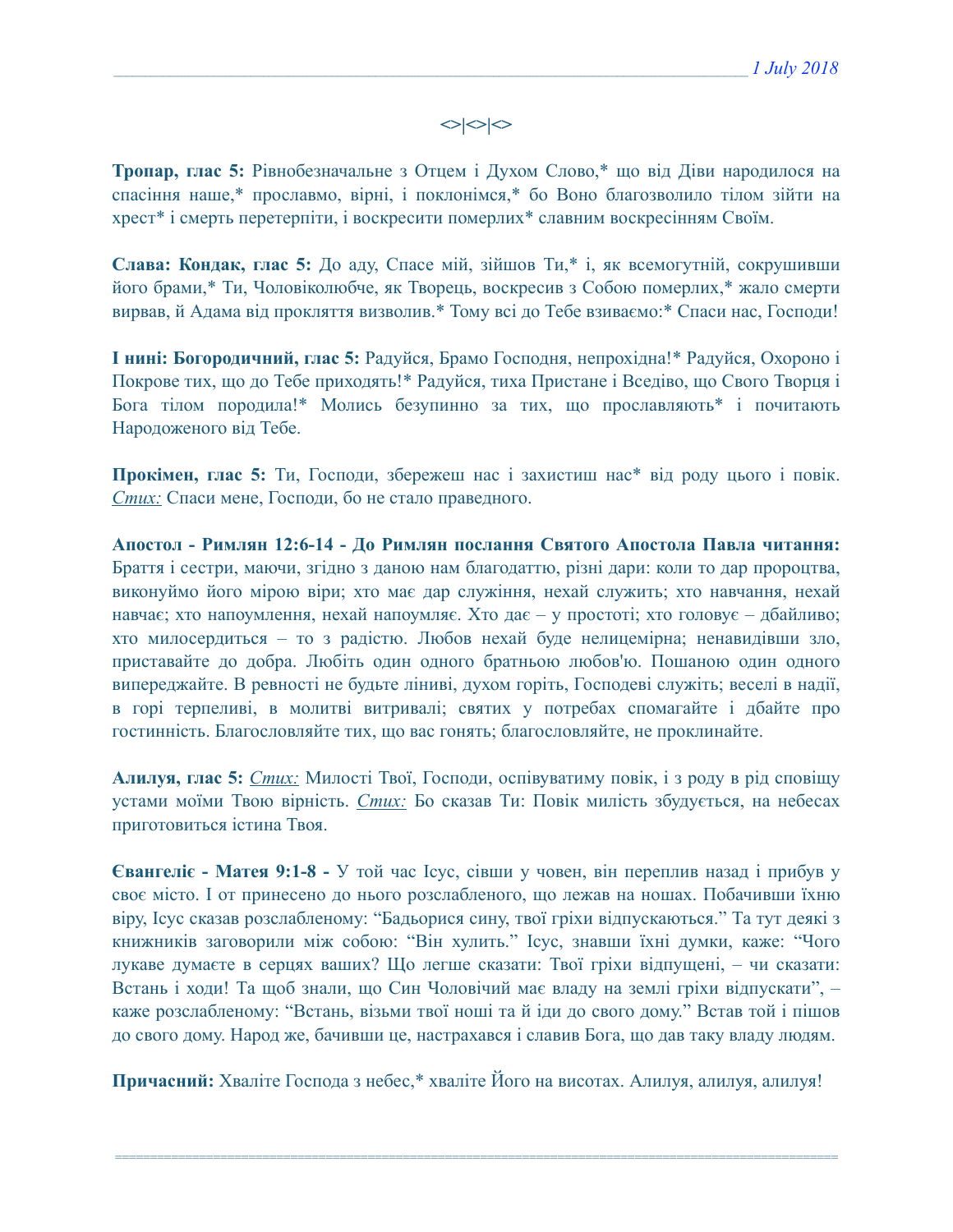**Молитва По Святім Причастю:** Таїнственно удостоївшись бути причасником Твого пречистого тіла і чесної крови, Христе Боже, оспівую і благословлю, поклоняюся, і славлю, і величаю спасіння Твої, Господи, нині і повсякчас, і на віки вічні. Амінь. *(більше Молитов По Святім Причастю на ст. 80-87 в маленькій книжечці "Божественна Літургія")*.

# ANNOUNCEMENTS

- ✦**HAPPY BIRTHDAY** to RITA VANDERVEN and all those who celebrated their birthdays this past week. May the Lord Our God continue to bless you abundantly and the Holy Mother of God protects you at all times. Многая Літа!
- ✦**PRAYER REQUEST:** Please keep in your prayers TERRI CHYZOWSKI, who is recovering after her surgery, GORD HRYHORYSHEN, CORNELL BABIE and other members of our parish, our family and friends who are ailing, in hospitals, nursing homes and those who are not able to join actively in their community.
- ✦**ST. NICHOLAS BOOK STORE:** The Divine Liturgy An Anthology of Worship **\$25**; "Christ Our Pascha" Catechism of the Ukrainian Catholic Church/"Христос Наша Пасха" Катехизм Української Католицької Церкви - **\$25**; "Sing to Our God" hymn book - **\$15**; Молитовник "Прийдіте Поклонімся" - **\$10**.
- ✦**TRAVELING ICON:** Anyone interested in gracing their home with Christ The Teacher Icon can call Darlene DeMerchant at 250.727.3837.
- ✦**PARISH CALENDAR OF BIRTHDAYS & ANNIVERSARIES:** If you would like to be included in our Parish Calendar of Birthday and Anniversary celebrations, please put date in our calendar located at the church vestibule. Each week, we will list the names in our parish bulletin so we can celebrate these happy occasions together!
- ✦**JOIN OUR CHOIR:** Do you enjoy singing? Please consider joining our St Nicholas Parish Choir and remember that we ALWAYS looking for new members! Contact Motria Koropecky for details at 250.658.3051.
- ✦**CATECHISM ANNOUNCEMENT:** "*And they were bringing to Him also the infants, in order that He may be touching them; but after the disciples saw it, they rebuked them. But Jesus called them to Himself and said, Let alone the little children to come to Me, and cease hindering them; for of such is the kingdom of God*." We are happy to welcome all children to our St. Nicholas The Wonderworker catechism program. Weekly classes are scheduled Sunday morning during Divine Liturgy. We want your children to learn more about their Catholic faith, sacred scripture, feast days, and religious practices and customs of the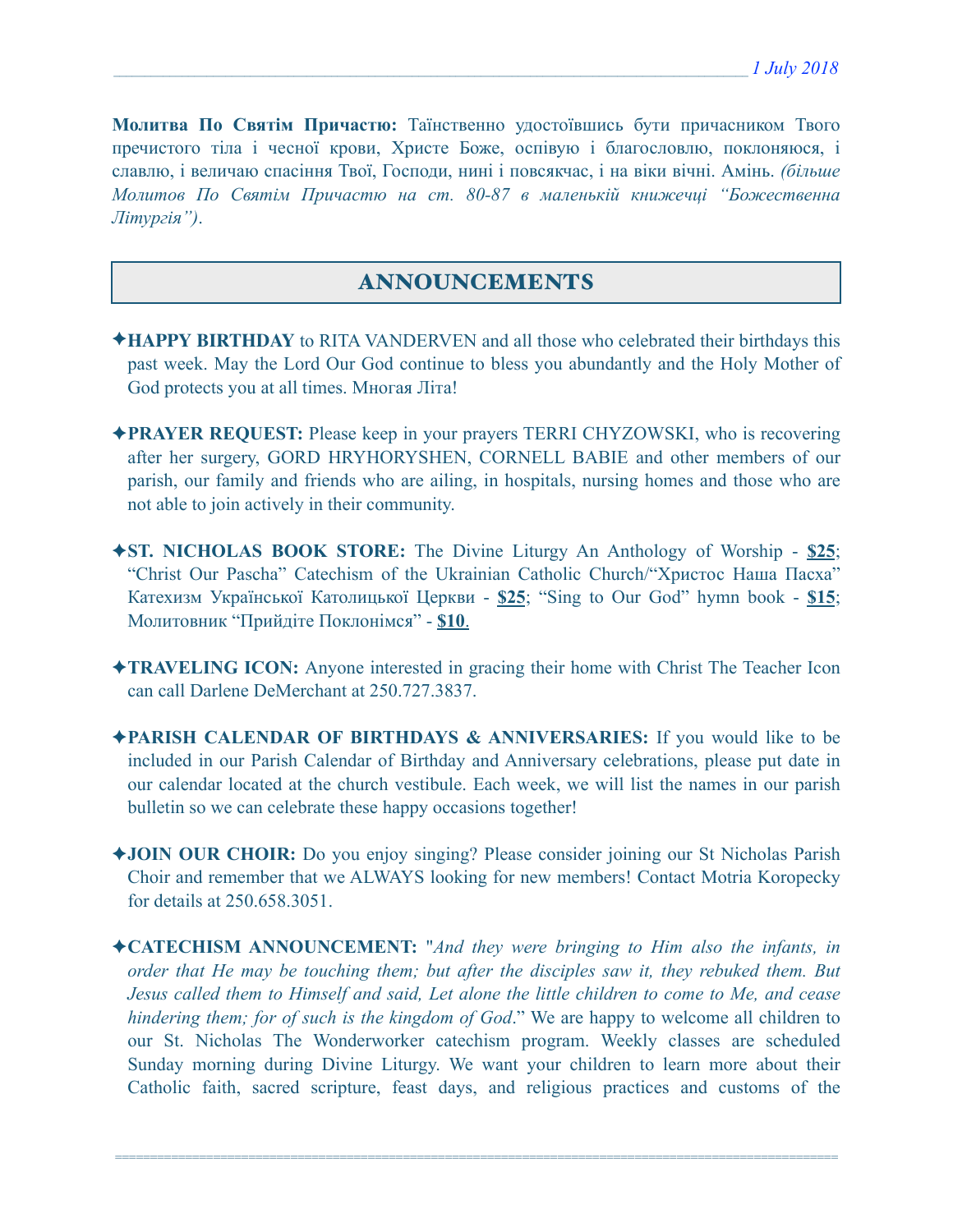Ukrainian Catholic church. If you have any questions, please do not hesitate to contact Marian Chalifoux at 250.507.1005.

- ✦**THRIFTY'S PRE-PAID FOOD CARDS** We all have to buy groceries. Why not have 6% of it returned back to the church at no extra charge! Cards are available in \$100, \$200, and \$500 denominations. Talk to Alec after today's liturgy to pre- order your cards. We need to sell A LOT of them! We encourage you to consider purchasing them for yourselves as gifts too.
- ✦**BE A STEWARD:** Have you ever wondered what more can you do to help our parish? Here are some suggestions: **Steward** of property security; **Steward** of grounds cleaning; **Steward** of cleaning church; **Steward** of church linen; **Steward** of outreach; **Steward** of caring; **Steward** of prayer; **Steward** of service. Quite often, our homebound or senior members, once active in their younger years, want to find purpose in their senior years. It's not only about doing but about "BEING" present to others. Contact Fr. Yuriy **OR** Darlene DeMerchant for more information. You will be amazed how "BEING" can make a difference.
- ✦**PARISH LIBRARY:** please visit our parish library and browse through the books on spirituality, church history, iconography, history of the Ukrainians in Canada, children's books and more… The library is located in the church vestibule. Please use a library book sign out form when borrowing a book.
- ✦**SUNDAY COFFEE VOLUNTEERS** act as hosts and serve light refreshments following the Sunday morning Divine Liturgy, providing an opportunity for the faithful to socialize with friends and visitors following their shared worship experience. We thank all of our parishioners who kind volunteer to serve refreshments. Whether you are new to the Parish, or are a longtime members, please join us for coffee. Please speak with Robert if you would like to volunteer.
- ✦**WE SHARE THE AIR:** Please keep it healthy and fragrant free. Someone in this area is scent-sitive. The chemicals used in scented products can make some people sick, especially those with fragrance sensitivities, asthma, allergies and other respiratory ailments. PLEASE DO NOT \*wear perfume, cologne, lotion, aftershave and other fragrances; \*USE unscented personal care products. Be Sensitive to Others. Thank you for your understanding. *St. Nicholas parish.*
- ✦**JUNE 24, SUNDAY DONATIONS** Coffee: \$44.80; Vigil lights: \$11.00; Loose collection: \$40.00; Envelope collection: \$1,146.57; Pre-authorized donations June 18 to June 24: \$120.00; **Total: \$1,362.37**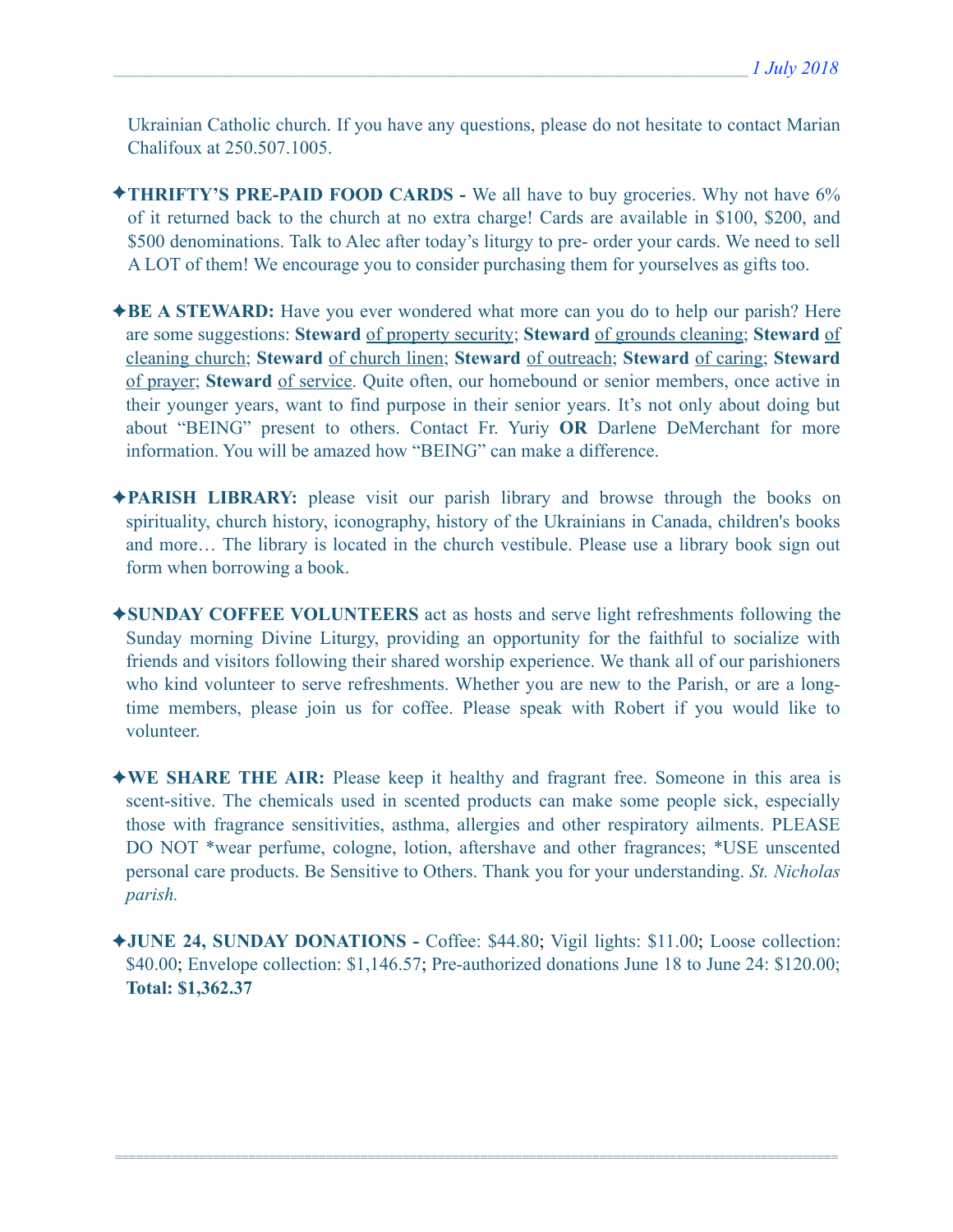## CAMP ST. VOLODYMYR - August 19-26, 2018

 Start planning your summer holidays now! Come join us to celebrate our 34th year of camp for children in our Eparchy! Camp St. Volodymyr is a great place to be physically active, build self-confidence and self-esteem, develop life-long skills while reconnecting with nature and building friendships. Our camp is also a wonderful opportunity to experience God through nature and the companionship of others.

 Campers will learn about the Ukrainian language and culture along with games, hiking, sports, arts and crafts, camp fires, water activities and much more!

 If you are between the ages of 7-15 this is a summer must do! Registration is \$380. Book by July 4 to save \$50. Bus transportation is also available to and from New Westminster. Register online using Eventbrite. Search "Camp St. Volodymyr BC 2018." For more information contact Jennifer Caldwell @ 604.220.0584 or [jennsawka@hotmail.com.](mailto:jennsawka@hotmail.com)

**WAYS TO SUPPORT OUR CAMP:** Camp St. Volodymyr is a nonprofit camp, run on a volunteer basis. Please contact Jennifer if you are interested in helping.

**VOLUNTEER as a Camp Counsellor:** We are seeking between 8-10 individuals to help plan and organize our camp activities. Apply online using Eventbrite. Search "Camp St. Volodymyr BC 2018." Applications due May 15, 2018. All volunteers will be subject to a criminal record check and must sign the camp code of conduct.

**VOLUNTEER as a Camp Chef:** We are seeking between 4-6 individuals to help us each day in the kitchen. It is your opportunity to get creative and be a part of the campers top 5 things at camp; The Food!

**VOLUNTEER as our Camp Nurse:** We are looking for an individual to be our camp nurse. This is a wonderful opportunity to get to know the children in our Eparchy. This position would require valid first aid and nursing certification. Responsibilities would include administering medications brought by campers/staff as well as recording all incidents and treatments. Supplies and medications are provided by the camp.

**DONATE Food:** We are always happy to accept food donations of fresh fruits and vegetables, breakfast items; cereal, syrup, pancake mix, jam, Nutella, lunch items; chicken soup, Kraft dinner, cheese, drinks; juice boxes, powdered drinks, brownie/cake mixes, Jello, snack bars, cookies or treats. Gift certificates to Superstore and Costco are also welcomed.

 **DONATE Monetarily:** Each year the Eparchy sponsors several children to attend. You can help send a deserving child to camp through your donations. Donation can be made through the Eparchy or online at our Eventbrite page. Tax receipts can be issued for donations of \$25 or more. *[nweparchy.ca](http://nweparchy.ca)*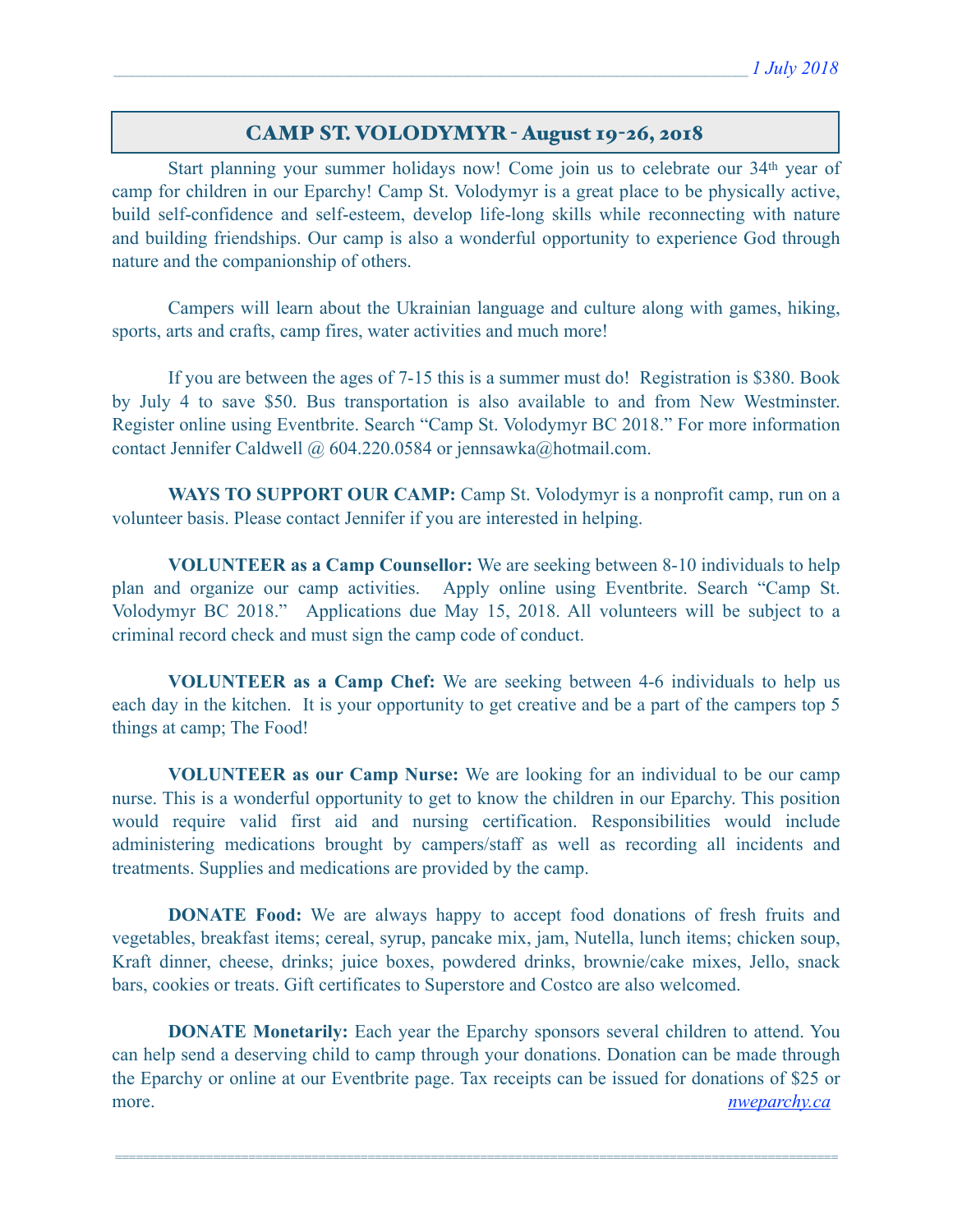## READING THE CATECHISM *"CHRIST - OUR PASCHA"*



## *8) The Celebrant of the Mystery of Baptism*

 *#423* The Mystery of Baptism is usually celebrated by a priest. He is the spiritual father of the parish community to which the newly baptized is united (and thus the appropriate presider). However, if there is danger of death, any Christian may baptize. In that case, Baptism is performed by a triple pouring of water over the person with the words: "The servant of God, (name), is



baptized in the name of the Father, and of the Son, and of the Holy Spirit. Amen." Frequently, a person who receives Baptism while in danger of death does so without the full liturgical rite. Consequently, if the person lives and recovers, he or she is brought to a priest, who completes the rite and also performs Chrismation. The Mysteries of Baptism and Chrismation are received only once in a lifetime because, having been born in Christ through the Holy Spirit, we remain children of the Father forever.

### *6) The Baptism of Children*

*#418* The Church baptizes both adults and children in order to lead them into the new life of Christ. The Church baptizes children, bearers of the image of God, so that they can receive the grace of divine likeness. Together with the gift of life, the most precious gift that parents can give is to bring their child to the Mystery of Baptism. When children are baptized,

#### *b. The Holy Mystery of Chrismation*

#### *1) The Gift of Pentecost*

*#424* As the Paschal mystery of the Death and Resurrection of Christ finds its completion in the sending of the Holy Spirit on the apostles, so our rebirth in Christ is sealed by the gift of the Holy Spirit. Chrismation is the seal of the gift that we received in Baptism. It manifests that every baptized person receives the coming of the Holy Spirit, as did the apostles at Pentecost. This anointing by the Holy Spirit indicates that every Christian is born to new life in Christ and becomes a child of the Father in order to take part in the royal, priestly, and prophetic ministry of Christ for the salvation of the world. This is emphasized in the prayer of consecration of Holy Chrism on Great and Holy Thursday:

Send, O Lord, your Most Holy Spirit upon this Chrism and make of it a royal anointing, a spiritual anointing by which kings, high-priests, and prophets had been anointed, and all of their successors - bishops and presbyters and all who until this day have received rebirth in the font of regeneration ... Make this Chrism to be the Descent of the Holy Spirit.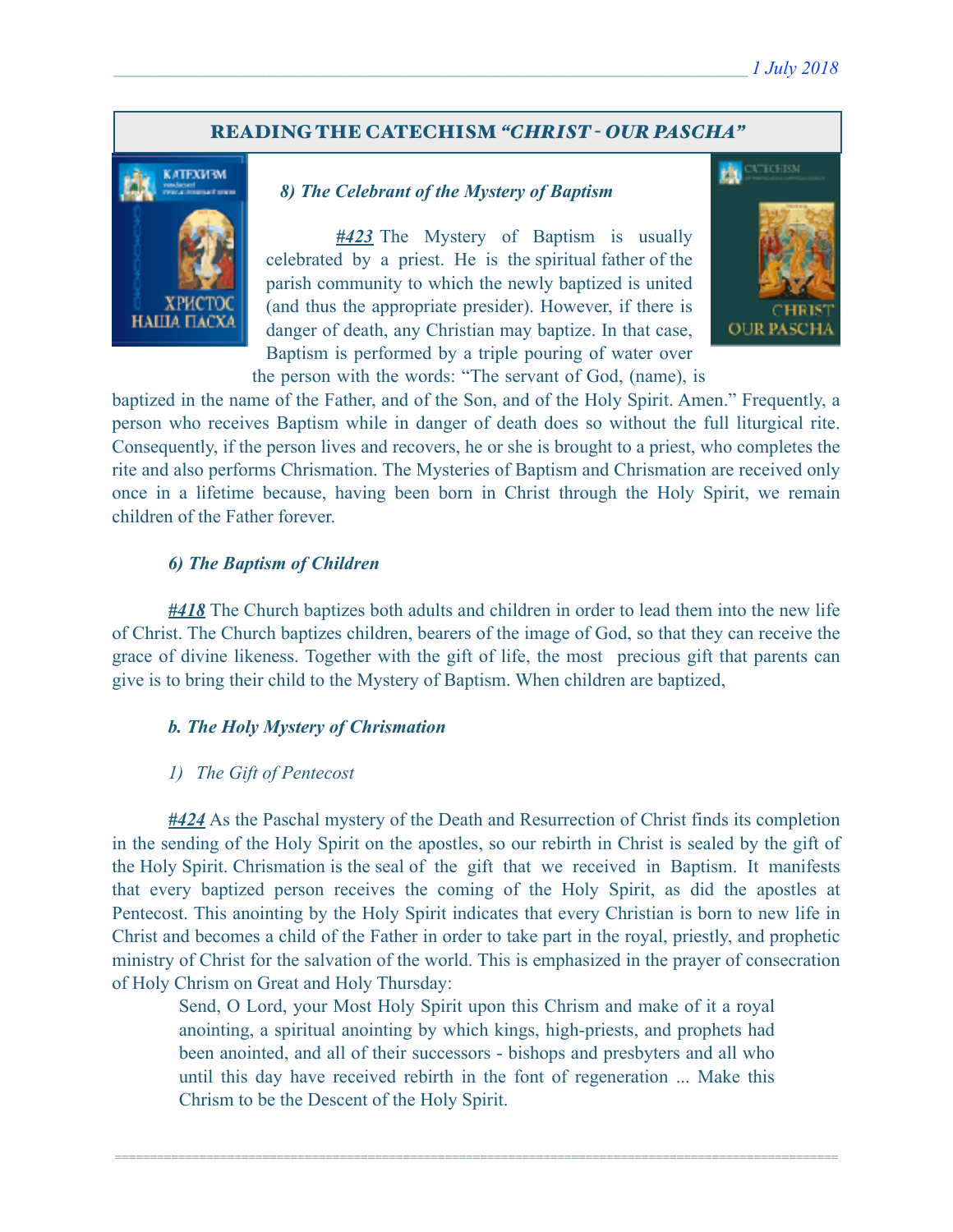*2) The Royal, Priestly, and Prophetic Ministry* 

*#425* Receiving the seal of the gift of the Holy Spirit, the Christian becomes a member of a "chosen race, a royal priesthood, a holy nation, God's own people, in order that [they] may proclaim the mighty acts of him who called [them] out of darkness into his marvellous light" (1 Pt 2:9).

All who are reborn in Christ are made kings by the sign of the Cross. And the anointing with the Holy Spirit consecrates them priests, so that besides this special ministry all Christians - filled with the Spirit and knowledge would acknowledge themselves to be members of this royal nation and participants in priestly ministry. For what is more royal for the soul than to be able to discipline one's body, to subject it to God? And what is more priestly than to sacrifice to the Lord a clean conscience and to offer on the altar of one's heart the pure sacrifices of a godly life?

The prophetic ministry of the faithful is fulfilled in at least three ways: the unwavering confession of their faith, the deepening of their understanding of the faith, and witnessing to Christ in the world. This is why the Church prays for the newly-baptized during Chrismation with these words: "That he (or she) may become firm, strong, and steady in the orthodox faith, and in love and hope; and that he (or she) might always desire to confess the name of Christ our God boldly before everyone, without fear and without timidity."

*#426* Through Chrismation the gift of the Holy Spirit is sealed so that the Christian can "become Christ our God's courageous and victorious competitor," ready "to suffer and die out of love for him." Through "growth in virtue" he or she can attain full maturity "to the measure of the full stature of Christ" (Eph 4:13). This is accomplished in the Christian "through the power, action, grace, and descent of the Most Holy Spirit."

*#427* Just as after Christ's baptism in the Jordan the Holy Spirit led Christ in his salvific mission, and just as the Spirit leads the Church community since the descent on the apostles at Pentecost, so also in the Mystery of Chrismation the Holy Spirit grants to every Christian the capacity to discern and realize the foundational calling (vocation) of his or her life for the salvation and transfiguration of the world.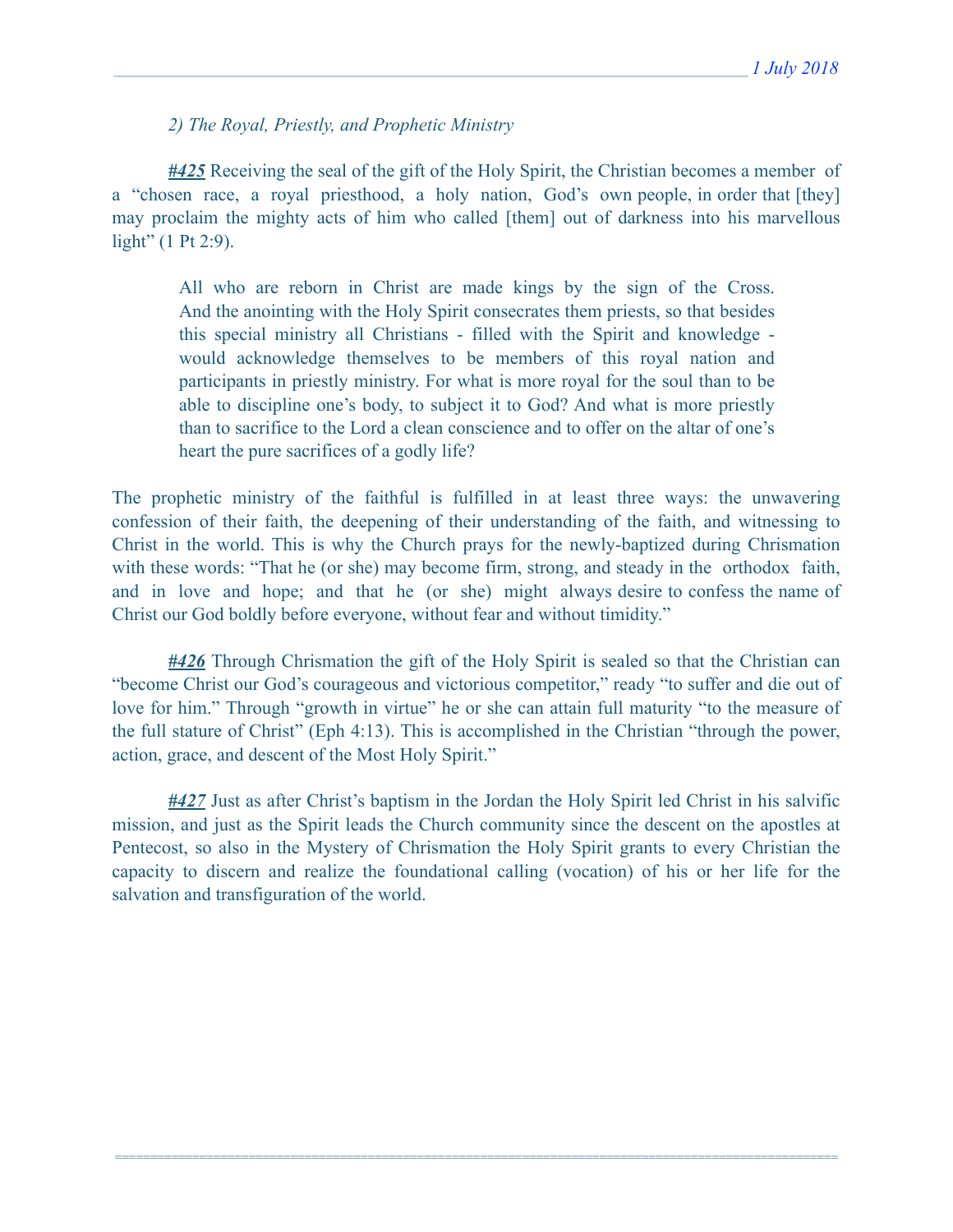## ORTHODOX CHURCH LEADERS DUEL OVER UKRAINE, MEET WITH POPE FRANCIS

 *The Bishop of Rome's support is being called upon by two sides of Eastern Orthodoxy over the creation of a new independent Ukrainian Orthodox Church.* 

 Within the span of a week, Pope Francis met with the spiritual head of Eastern Orthodoxy, Ecumenical Patriarch Bartholomew I of Constantinople, and the representatives of the Russian Orthodox Patriarchate of Moscow.

 Both Constantinople and Moscow are locked in a battle over the creation of a new and independent Ukrainian Orthodox Church, which could shift the balance of power in Eastern Orthodoxy and impact the course of Orthodox-Catholic ecumenical dialogue.

 Pope Francis' [May 30 statements](http://press.vatican.va/content/salastampa/en/bollettino/pubblico/2018/06/02/180602b.html) to the Russian Orthodox delegation, published by the Vatican Press Office, have now broken the papal silence in the game of patriarchal thrones between Constantinople and Moscow. While observers disagree whether or not the Pope took clear sides in the dispute, they say the message to the Ukrainian Greek Catholic Church (UGCC) was stay out of the conflict.

 Metropolitan Hilarion, chairman of the Moscow Patriarchate's Department of External Church Relations, has loudly and repeatedly accused the UGCC of supporting the efforts of the Ukrainian government, which is fighting Russian-backed separatists, to create a unified selfgoverning (or autocephalous) Ukrainian Orthodox Church, independent of the Moscow Patriarchate.

 The Ukrainian government has petitioned Ecumenical Patriarch Bartholomew I to create an autocephalous (self-governing) Ukrainian Orthodox Church out of two separate Orthodox Churches currently without canonical recognition in Eastern Orthodoxy, the Ukrainian Autocephalous Orthodox Church and the Ukrainian Orthodox Church of the Kyivan Patriarchate, which would also incorporate any Ukrainian Orthodox clergy and communities under the Moscow Patriachate that would voluntarily join. The government plans to have this Kiev-based Ukrainian Orthodox Church exist alongside the Russian Orthodox Church in Ukraine.

 Metropolitan Hilarion has denounced Constantinople's possible issuance of a *tomos*, a formal recognition of a unified, autocephalous Ukrainian Orthodox Church, as legitimizing ["Ukrainian schismatics.](http://www.interfax-religion.com/?act=news&div=14335)" Metropolitan Hilarion also has condemned the Ukrainian Greek Catholic Church repeatedly for allegedly supporting this plan. In [an interview with Interfax](http://www.interfax-religion.com/?act=interview&div=115), a Russian news agency, Patriarch Kirill's spokesman alleged the UGCC was plotting to bring the Ukrainian Orthodox, through this new Ukrainian Orthodox Church, into the "Unia" — a term referring to the Eastern Catholic Churches, which have communion with the Bishop of Rome, that is regarded as perjorative by those Catholic Churches.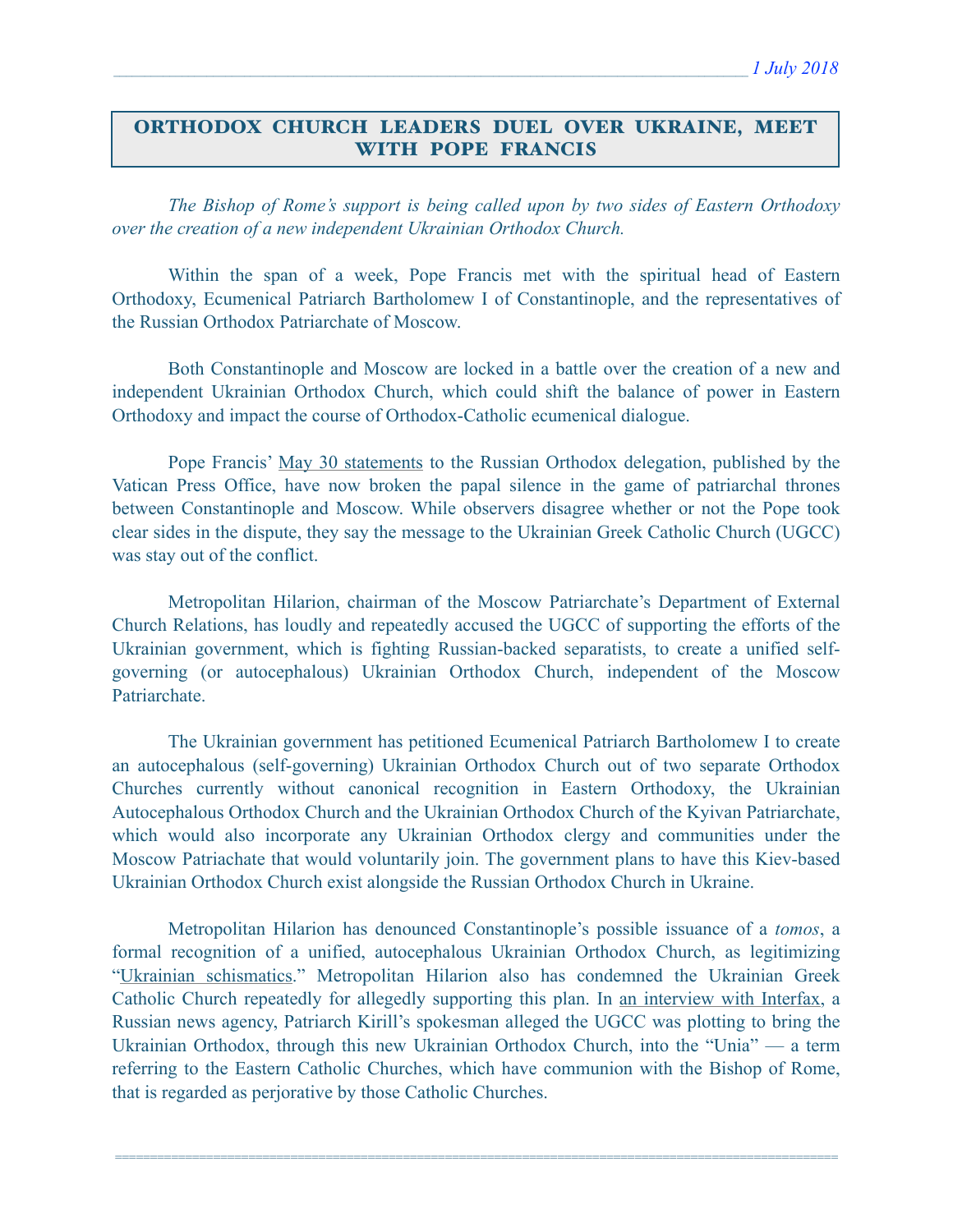Pope Francis appeared to address those charges directly in his remarks to Metropolitan Hilarion at the Vatican, saying that "the Catholic Church will never allow an attitude of division to arise from her people."

 "We will never allow ourselves to do this; I do not want it," he said. "In Moscow — in Russia — there is only one Patriarchate: yours. We will not have another one."

 The Holy Father added, "When some Catholic faithful, be they laypeople, priests or bishops, raise the banner of Uniatism, which does not work anymore, and is over, then it causes me pain. The Churches that are united in Rome must be respected, but Uniatism as a path of unity is not valid today."

 The Pope stated that "the Catholic Churches must not get involved in internal matters of the Russian Orthodox Church, nor in political issues. This is my attitude and the attitude of the Holy See today. And those who meddle do not obey the Holy See."

 Instead, the Holy Father emphasized the need for ecumenical unity to begin through "journeying" together "walking in love, in prayer," instead of waiting for doctrinal agreement first.

 "We must continue to study theology, to clarify the points, but in the meantime, let us walk together," he said. Francis said "I found a brother" in Patriarch Kirill, and he added that he prayed for Catholic-Orthodox unity every morning before a relic of St. Seraphim of Sarov.

 Russian media quickly seized upon Pope Francis' words as both a rebuke to Major Archbishop Sviatoslav Shevchuk, head of the UGCC in Kiev, and the Ukrainian government. TASS Russian news agency, for example, [reported](http://tass.com/society/1007457) that Pope Francis spoke "in favor of unity of the Russian Orthodox Church in the wake of Ukrainian President Petro Poroshenko's plans to institute an independent local [national] Ukrainian Orthodox Church."

## **What's at Stake**

 But Anatoliy Babynskyi, a fellow of the Institute of Religion and Society at the Ukrainian Catholic University of Lviv, told the Register that a close reading of Pope Francis' words shows the Holy Father steering clear of a "game of thrones" involving Constantinople, Moscow and **Kiev.** 

 Many analysts, including Babynskyi, contend that the Russian Orthodox are poised to see a serious loss of membership.

 In Ukraine, a country of 45 million people, approximately 70% identify as Orthodox. A majority of Ukrainian Orthodox have flocked to the non-canonical churches, and given the ongoing Russian-backed fighting in the country, a large contingent of Orthodox bishops, clergy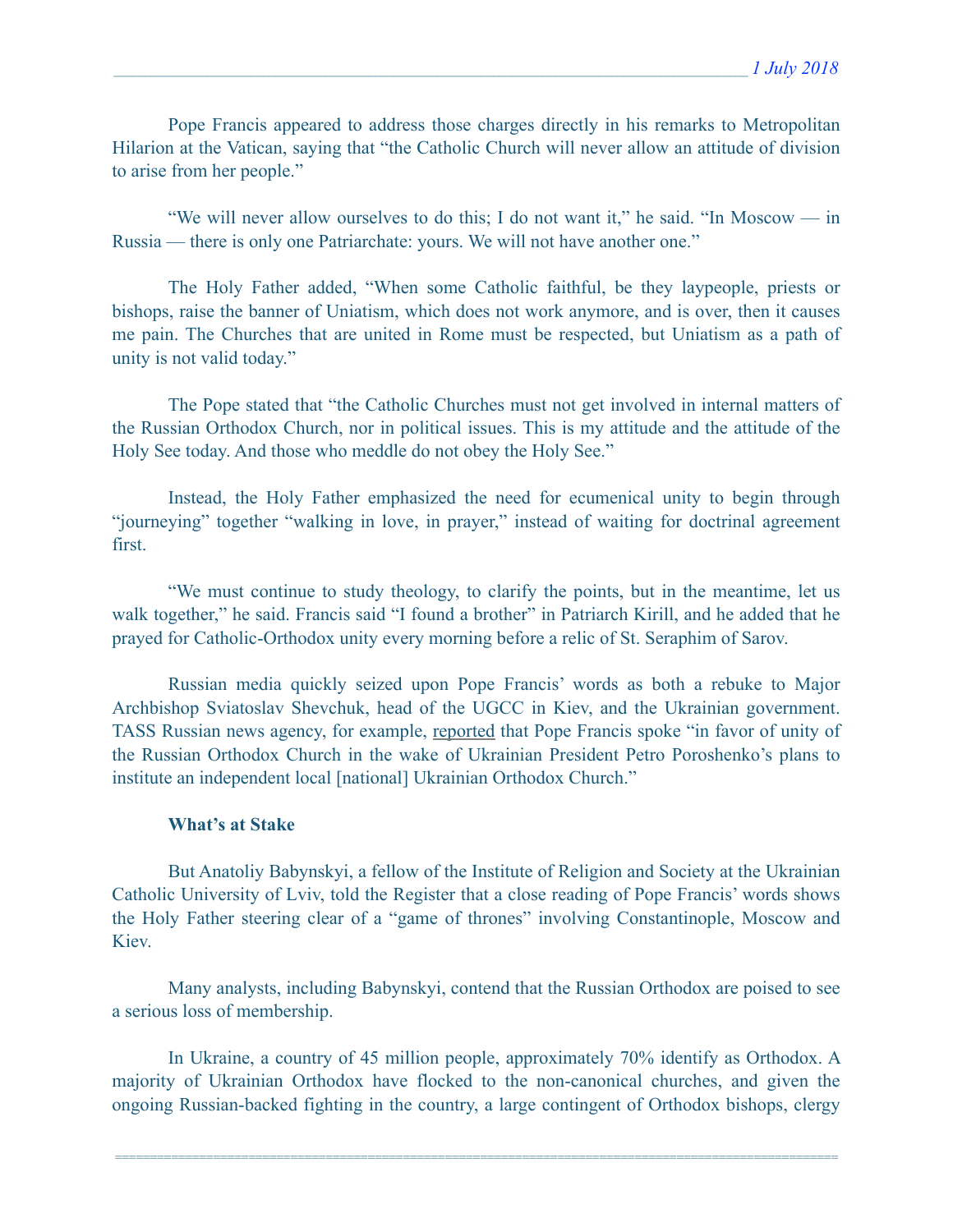and congregations are expected to leave the Moscow Patriarchate to join the new Ukrainian Orthodox Church once Bartholomew I gives his formal recognition.

 Babynskyi said the move will create a 15th member of the Eastern Orthodox communion and make the new independent Ukrainian Orthodox Church one of the biggest churches in Eastern Orthodoxy. The Russian Orthodox Church in Ukraine would be reduced to 10%-15% of Ukraine's population, down from 20%-25%, and the Ecumenical Patriarch, whose traditional leadership of global Orthodoxy has been challenged by Patriarch Kirill, is poised to gain a new ally.

 Babynskyi pointed out that Pope Francis, who is close with Patriarch Bartholomew, said nothing about Ukraine, denying Metropolitan Hilarion the active support he came looking for. And the Catholic Church has not recognized the Russian annexation of Crimea, where those Catholic congregations remain part of their Ukrainian episcopal jurisdictions.

## **Ukrainian Catholics' Concerns**

 Pope Francis has drawn some criticism from Ukrainian Catholics for using the term "uniatism" — a method of proselytism once used to restore portions of Eastern Orthodox Churches to communion with Rome.

 "The Moscow Patriarchate constantly accuses our Church of participating in uniatism, and it is a calumny," said Father Andriy Chirovsky, a Ukrainian Greek Catholic priest and the founder and first director of the Metropolitan Andrey Sheptytsky Institute of Eastern Christian Studies in Toronto.

 Father Chirovsky told the Register both the Catholic and Eastern Orthodox Churches have rejected "uniatism" in the [1993 Balamand declaration](http://www.vatican.va/roman_curia/pontifical_councils/chrstuni/ch_orthodox_docs/rc_pc_chrstuni_doc_19930624_lebanon_en.html). But he said the Russian Orthodox do not use the term theologically, but pejoratively, to delegitimize and isolate the Ukrainian Greek Catholic Church.

 He stressed that the Ukrainian Greek Catholics support the pastoral healing of the divisions between Ukrainian Orthodox. But he said they are also wary of too close an alliance between the church and state, or heresies that elevate nationalism over the Gospel — concerns that they believe are alleviated by communion with the Bishop of Rome, the successor of St. Peter the Apostle.

 Father Cyril Hovorun, acting director of the Huffington Ecumenical Institute at Loyola Marymount University in Los Angeles, who also has represented the Russian Orthodox Church in ecumenical dialogues, told the Register that the Ukrainian Greek Catholics have been unfairly blamed by the Moscow Patriarchate for a pastoral problem created by its closeness to the Russian government and silence on the Russian-backed war in Ukraine.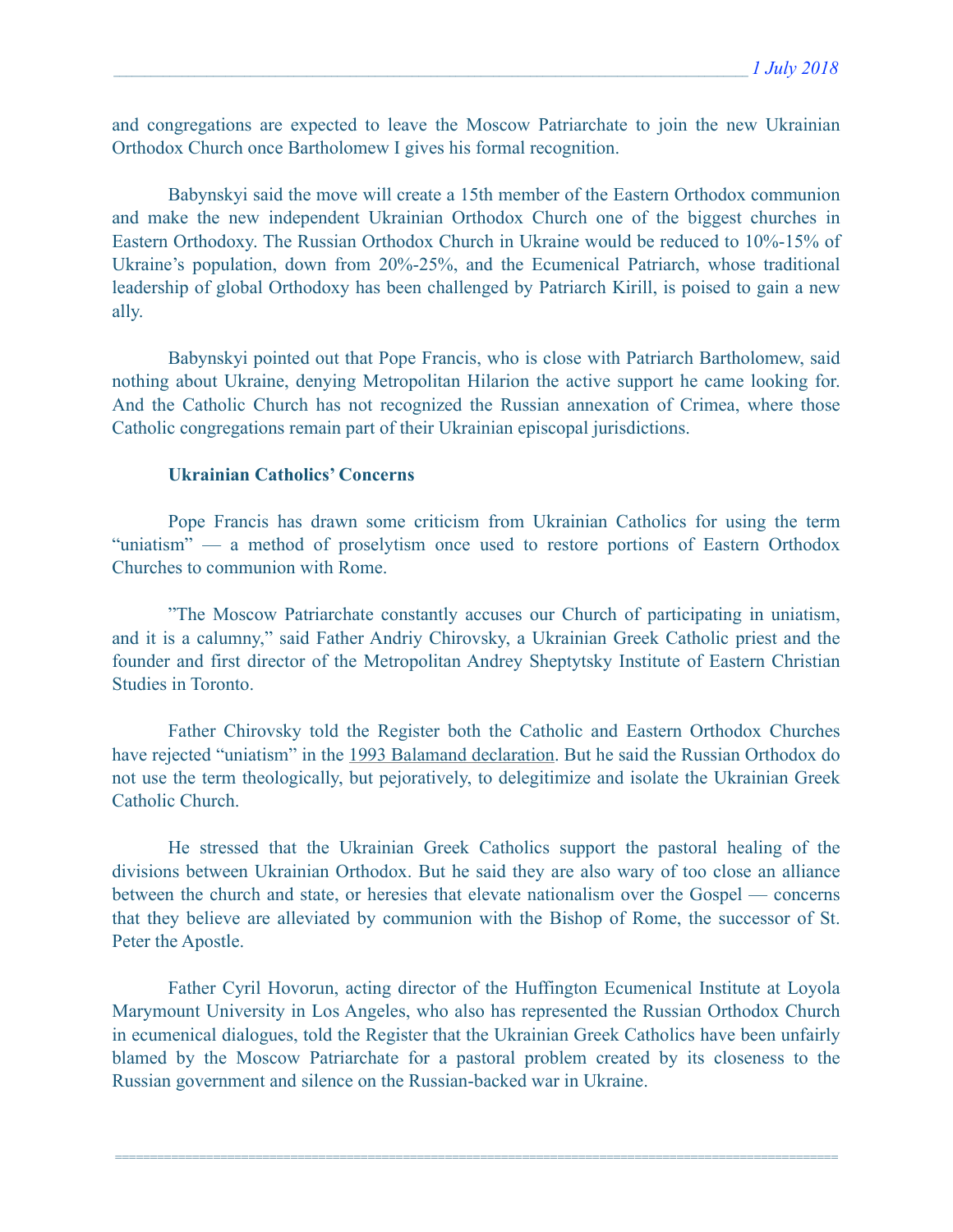Father Hovorun said the Russian Church and Russian government's concerns about retaining control of the Orthodox Church in Kiev go beyond historical ties. The Russian Orthodox Church in Ukraine is also seen by the Russian government as the remaining Russian institution that can exert influence on Ukrainian society. Both the Russian government and the Russian Orthodox Church, he said, are putting significant pressure on Bartholomew I to abandon his plans to recognize an autocephalous Ukrainian Church.

 "The Russian Church and the Russian government, I think, have hopes that through the Pope they could exercise pressure on Bartholomew to stop this process," he said.

#### **Competing Claims**

 The visits of the Orthodox leaders in Rome come amid Patriarch Bartholomew's and Metropolitan Hilarion's intense, in-person lobbying of the heads of the other 14 Eastern Orthodox churches and their synods.

 Bartholomew is advancing the case for recognizing a self-governing Ukrainian Church among the Orthodox Churches, while the Moscow Patriarchate and the Russian government oppose the change. Kiev is considered the spiritual birthplace of the Russian Church since 988, when Vladimir I and the Kievan Rus embraced Christianity in a mass baptism. While the ecumenical patriarch considers Constantinople to be the mother church of Kiev, the Moscow Patriarchate claims it has a better claim for primacy over the region, arguing jurisdiction over Ukraine was transferred from Constantinople in 1686.

 The two non-canonical Orthodox Churches in Ukraine that would unite into a unified, national Orthodox church (and be joined by some Orthodox bishops, priests and communities currently under the Moscow Patriarchate) are on the verge of fulfilling a plan that began 25 years ago after the fall of the Soviet Union. The Ukrainian Autocephalous Orthodox Church began in 1921, after Ukraine first gained independence from Russian rule, while the Ukrainian Orthodox Church of the Kyivan Patriarchate formed in 1992 after splitting with the Russian Orthodox Church. Since the Russian annexation of Ukrainian territory in 2014, [support for the Kyivan](http://www.atlanticcouncil.org/blogs/ukrainealert/ukraine-may-be-getting-its-own-church-but-not-as-fast-as-poroshenko-thinks)  [Patriarchate has increased,](http://www.atlanticcouncil.org/blogs/ukrainealert/ukraine-may-be-getting-its-own-church-but-not-as-fast-as-poroshenko-thinks) with nearly 25% of Ukrainian Orthodox claiming membership, according to the Ruzumkov Center.

 Aristotle Papanikolaou, a co-founding director of the Orthodox Christian Studies Center at Fordham University, told the Register that Patriarch Bartholomew would not simply issue the equivalent of a "papal decree" and recognize a new autocephalous Ukrainian Church. Eastern Orthodoxy requires the ecumenical patriarch to have a certain consensus of the currently 14 autocephalous Orthodox Churches in order to create the new autocephalous Ukrainian Church.

 "He can act unilaterally, but what will ensue is a debate whether he can act unilaterally, and then there is a question of which of the other Churches will recognize that act," he said.